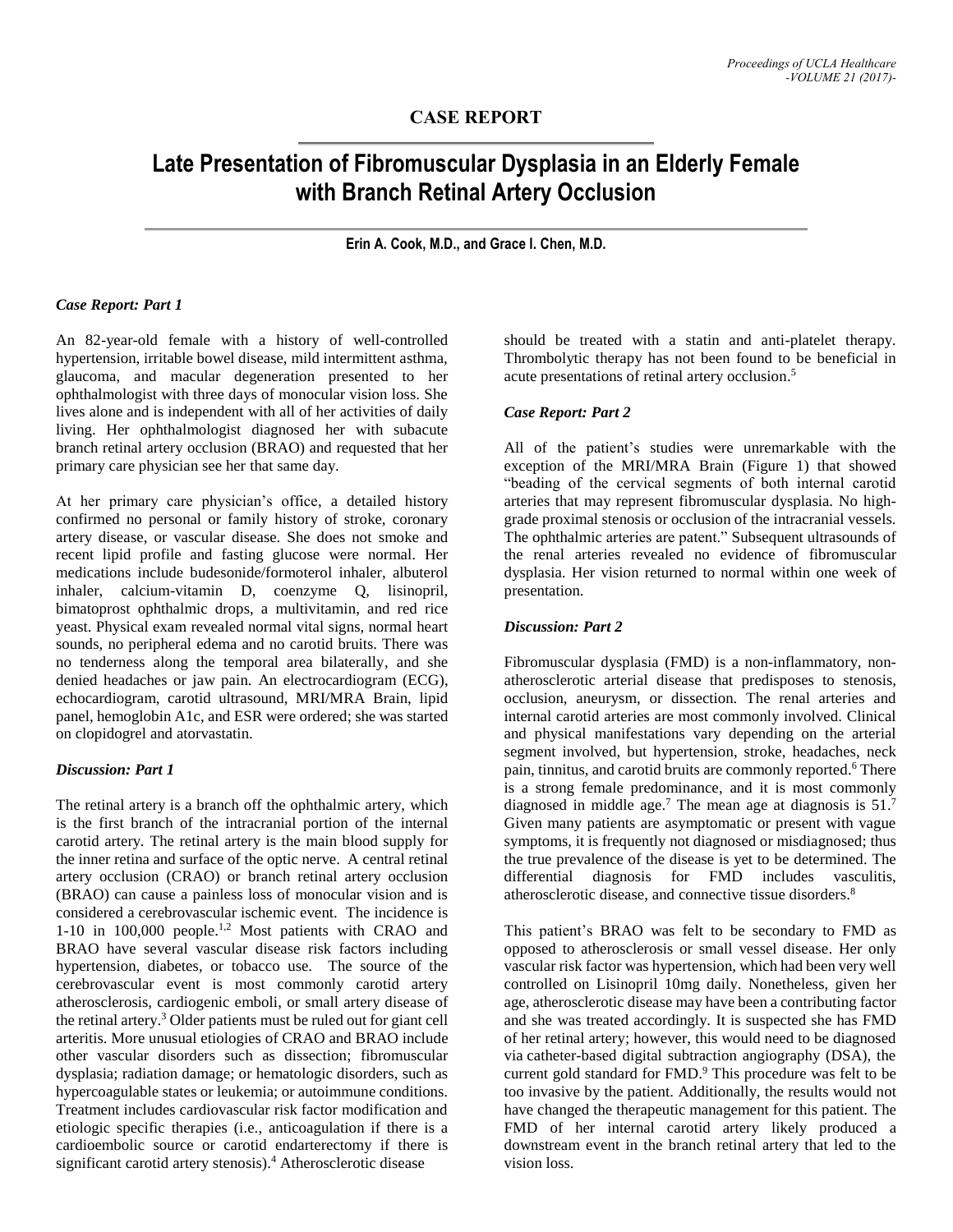The treatment of FMD varies depending on the arterial segment and extent of disease. Renal artery involvement often leads to hypertension and requires stenting or balloon angioplasty. The management of carotid artery FMD is similar to the management of carotid artery atherosclerotic disease. Symptomatic lesions that are amenable to intervention are treated with percutaneous transluminal balloon angioplasty.<sup>10</sup> Many symptomatic patients are managed medically given the distal nature of their disease, risks of endovascular therapy, and extent of disease.<sup>11</sup> Aneurysms and dissection also require surgical intervention. Asymptomatic individuals should be monitored on antiplatelet therapy.

#### *Conclusion*

This patient's presentation is unusual given the rarity of seeing both BRAO and FMD in clinical practice. Additionally, FMD infrequently first presents in older age and is rarely isolated to the intra-cranial portion of the internal carotid arteries. 12,13 FMD of the retinal artery is rare; to date, only 5 case reports have been published as well as 1 case report of FMD in the celioretinal artery. 13-18

Vision loss is not a typical presentation of a stroke and this patient warranted additional investigation given how robust, healthy, and independent she was. The diagnosis of FMD would have been missed if this patient had been judged by her age alone, assuming her BRAO was from atherosclerotic disease. However, a thorough workup to evaluate non-atherosclerotic disease was pursued and revealed an interesting etiology.

## *Figures and Images*

**Figure 1.** MRI/MRA of the brain showing beading of the cervical segments of the internal carotid arteries



## **REFERENCES**

- 1. **Varma DD, Cugati S, Lee AW, Chen CS**. A review of central retinal artery occlusion: clinical presentation and management. *Eye* (Lond). 2013 Jun;27(6):688-97. doi: 10.1038/eye.2013.25. Review. PubMed PMID: 23470793; PubMed Central PMCID: PMC3682348.
- 2. **Leavitt JA, Larson TA, Hodge DO, Gullerud RE**. The incidence of central retinal artery occlusion in Olmsted County, Minnesota. *Am J Ophthalmol*. 2011 Nov;152(5):820-3.e2. doi: 10.1016/j.ajo.2011.05.005. PubMed PMID: 21794842; PubMed Central PMCID: PMC3326414.
- 3. **Cho KH, Kim CK, Woo SJ, Park KH, Park SJ.** Cerebral Small Vessel Disease in Branch Retinal Artery Occlusion. *Invest Ophthalmol Vis Sci*. 2016 Oct 1;57(13):5818-5824. doi: 10.1167/iovs.16-20106. PubMed PMID: 27802487.
- 4. **Lawlor M, Perry R, Hunt BJ, Plant GT.** Strokes and vision: The management of ischemic arterial disease affecting the retina and occipital lobe. *Surv Ophthalmol*. 2015 Jul-Aug;60(4):296-309. doi: 10.1016/j.survophthal.2014.12.003. Review. PubMed PMID: 25937273.
- 5. **Hayreh SS**. Vascular disorders in neuro-ophthalmology. *Curr Opin Neurol*. 2011 Feb;24(1):6-11. doi: 10.1097/WCO.0b013e328341a5d8. Review. PubMed PMID: 21102333.
- 6. **Kim ES, Olin JW, Froehlich JB, Gu X, Bacharach JM, Gray BH, Jaff MR, Katzen BT, Kline-Rogers E, Mace PD, Matsumoto AH, McBane RD, White CJ, Gornik HL**. Clinical manifestations of fibromuscular dysplasia vary by patient sex: a report of the United States registry for fibromuscular dysplasia. *J Am Coll Cardiol*. 2013 Nov 19;62(21):2026-8. doi: 10.1016/j.jacc.2013.07.038. PubMed PMID:23954333.
- 7. **Olin JW, Froehlich J, Gu X, Bacharach JM, Eagle K, Gray BH, Jaff MR, Kim ES, Mace P, Matsumoto AH, McBane RD, Kline-Rogers E, White CJ, Gornik HL.** The United States Registry for Fibromuscular Dysplasia: results in the first 447 patients. *Circulation*. 2012 Jun 26;125(25):3182-90. doi: 10.1161/CIRCULATIONAHA.112.091223. PubMed PMID: 22615343.
- 8. **Slovut DP, Olin JW.** Fibromuscular dysplasia. *N Engl J Med*. 2004 Apr 29;350(18):1862-71. Review. PubMed PMID: 15115832.
- 9. **Plouin PF, Perdu J, La Batide-Alanore A, Boutouyrie P, Gimenez-Roqueplo AP, Jeunemaitre X.** Fibromuscular dysplasia. *Orphanet J Rare Dis*. 2007 Jun 7;2:28. Review. PubMed PMID: 17555581; PubMed Central PMCID: PMC1899482.
- 10. **Olin JW, Sealove BA**. Diagnosis, management, and future developments of fibromuscular dysplasia. *J Vasc Surg.* 2011 Mar;53(3):826-36.e1. doi:10.1016/j.jvs.2010.10.066. Review. PubMed PMID: 21236620.
- 11. **Stahlfeld KR, Means JR, Didomenico P**. Carotid artery fibromuscular dysplasia. *Am J Surg*. 2007 Jan;193(1):71- 2. PubMed PMID: 17188091.